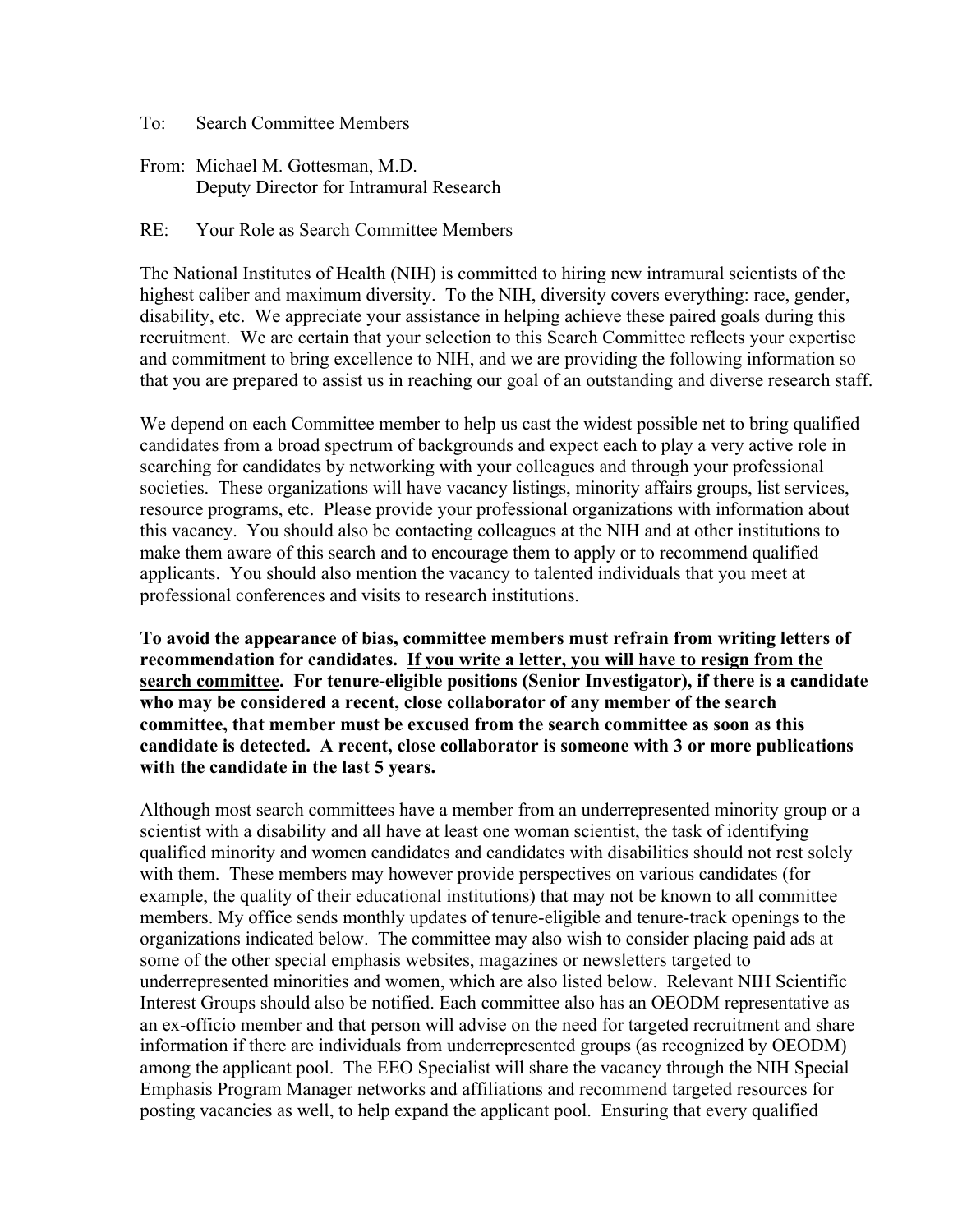individual knows about the position may mean that some people are contacted by multiple routes. That is acceptable, and may also reinforce the fact that the search process is open.

In addition to scientific accomplishments, you are rating each candidate's proven or projected ability to recruit and manage more junior scientists. There are brilliant people with the potential to be great biomedical researchers in every demographic group. We want them all to have an equal opportunity to compete for our training and employment opportunities. It is therefore very important to consider whether the PI candidate is likely to have fair, open, and inclusive practices for recruiting trainees and/or employees. This can be judged by mentoring and outreach activities, as indicated in the cv and letters of reference, and in the candidate's response to EEO-related questions during the interview. You should recall that not all of the best science is published in the highest profile journals. Take the time to consider the individual applicant's impact on the field and the quality of the work rather than simply looking at where it is published. You should also take into account the candidate's ability to take advantage of the special environment offered by the NIH intramural research program.

The Scientific Director of the relevant Institute, and someone from my office, will meet with the whole Committee to discuss your roles, responsibilities, procedures and guidelines. Before or at this meeting, the IC will provide you with the DDIR-approved advertisement to get your input on it. After Committee agreement on the final advertisement, the IC will consult with and notify you where it has placed advertisements. These advertisements should be placed 60 days prior to any screening of applicants. It is the responsibility of the whole Committee to insure that all of these rules are followed so that all relevant candidates know of the opening, have adequate time, and are encouraged to apply.

I appreciate your willingness to take on this important responsibility for the NIH Intramural Research Program.

## **Groups that automatically receive notices of NIH Tenure-Track/Tenured Positions (as of Spring 2011)**

Association for Women in Science (Bethesda Chapter): NIH Black Scientists Listserver The NIH Women Scientist Advisors The NIH Hispanic Employee Organization The NIH-FDA Chinese-American Association Meyerhoff Scholarship Program (University of Maryland Baltimore County) Program Directors and PIs for NCRR's Research Centers in Minority Institutions National Hispanic Scientists Network for Drug Abuse The Leadership Alliance (Brown University) The NIH Asian/ Pacific Islander –American Organization Society of Chinese Bioscientists in America Salk Institute Society of Research Fellows Johns Hopkins School of Medicine Postdoc Association Diversity specialists at U.S. medical schools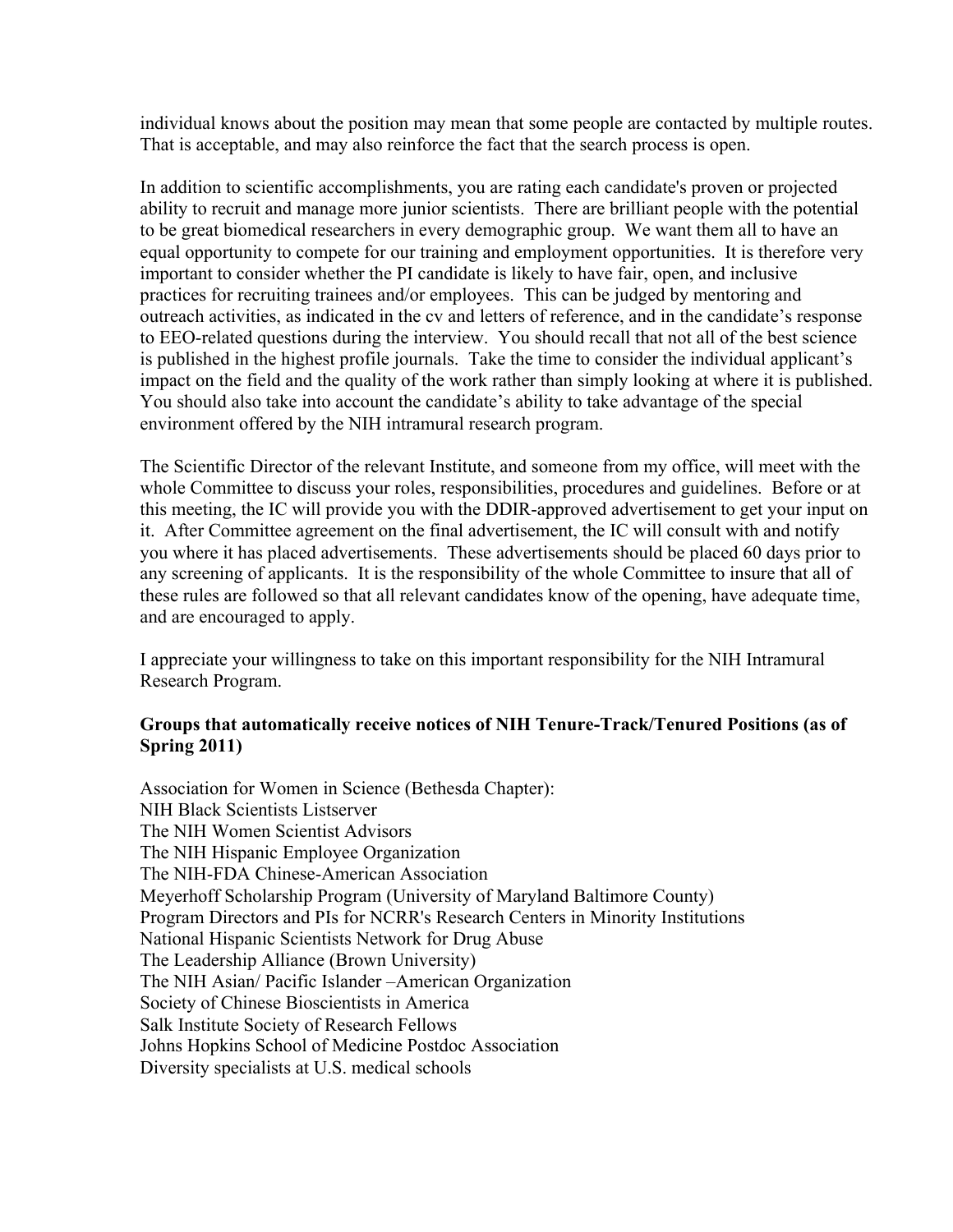## **Places where your committee can post free (truncated) advertisements targeted to Special Emphasis Groups**

Biomedical Science Careers Program (Harvard Medical School) http://www.bscp.org/internships.asp

Harvard University Native American Program http://www.hunap.harvard.edu/news-and-events Contact: Jason Packineau Email: jason\_packineau@harvard.edu

## **Paid Advertisers that target Special Emphasis Groups**

Association of American Indian Physicians 1225 Sovereign Row Suite 103 Oklahoma City, OK 73108 (405) 946-7072 Email: <u>aaip</u>@aaip.com http://www.aaip.org/ (Can post jobs at website) \$ 100.00 for a 30 day ad (as of Spring 2008)

National Medical Association 1012 Tenth Street, NW Washington, DC 20001 Executive Offices Phone: 202-347-1895 Fax: 202-898-2510 http://www.nmanet.org/index.php

Association for Women in Science (AWIS National): To place ads in its monthly web magazine: Meredith Gibson AWIS, Program Manager 202-326-8940 Website for price list http://www.awis.org/pubs/media.html

The Military Medical News is a monthly publication delivered to every hospital, medical and dental clinic on every military base in the United States, in addition to over 160 VA Medical Centers, and single copy subscribers. They print monthly, mid month, and each insertion into the paper includes a full month on our website: www.militarymedical.com

Society for Advancement of Chicanos and Native Americans in Science (SACNAS) http://sacnas.org/about/contact-us